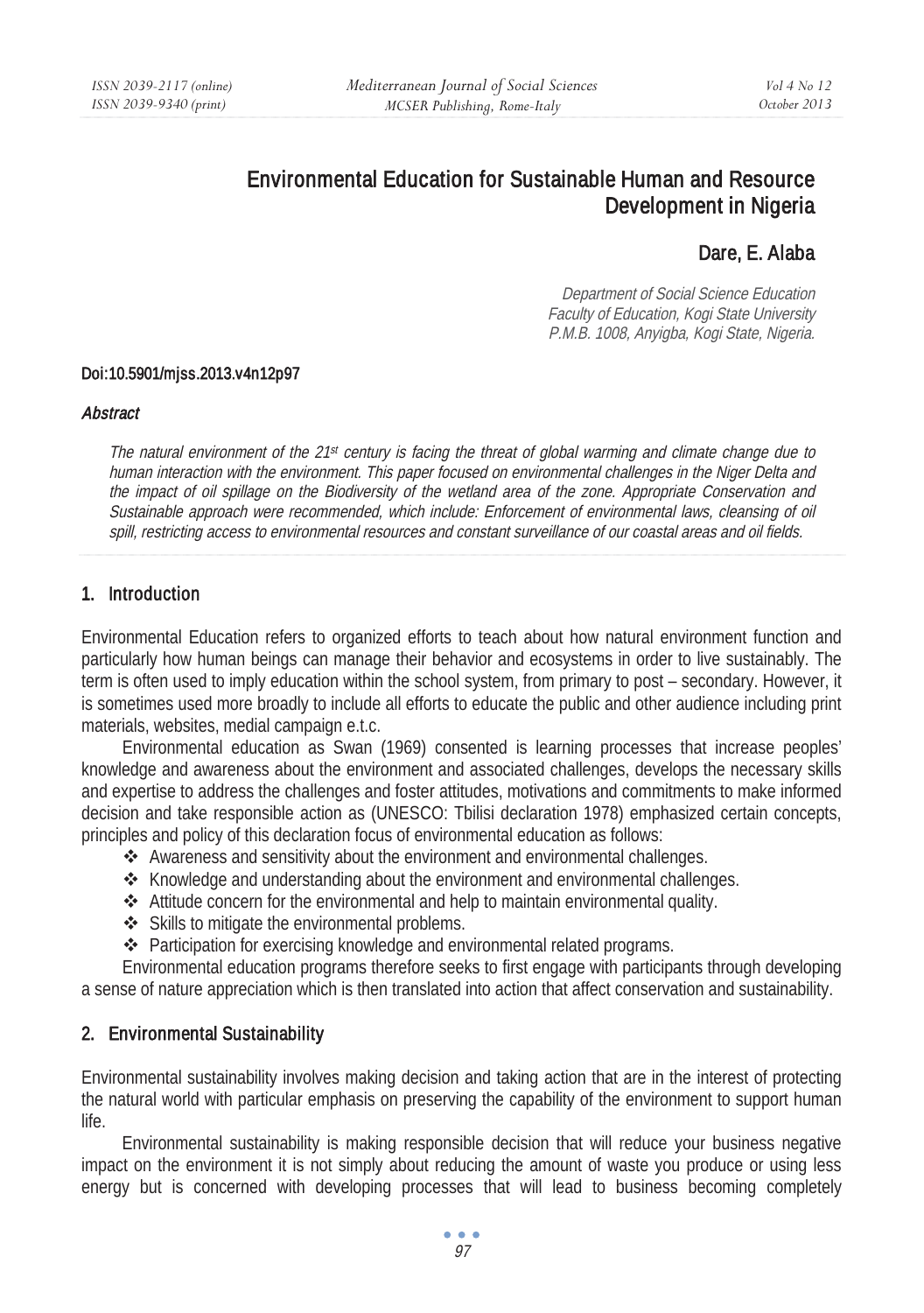sustainable in the future.

Human activities can potentially cause damage to all areas of the environment, some of the common environmental concerns include:

- Damaging rainforests and woodland through logging and agriculture clearing.
- $\triangle$  Polluting and over fishing of oceans, rivers fossil fuels.
- ◆ Damaging prime agricultural and cultivated land through the use of unsustainable farming practice.

### 3. Niger Delta

The Delta covers, 20,000km2 within wetland of 70,000km2 formed by sediment deposition. Home to 20 million people and 40 different ethnic groups, this flood plain makes up 7.5% of Nigeria's total land mass. It is the largest wetland and maintain the third-largest drainage basin in African. The Deltas environment can be broken down into four ecological zones: coastal barrier islands, mangroves swamp forest, fresh water swamps, and lowland rainforests.

This incredibly endowed ecosystem contains one of the highest concentrations of biodiversity on the planet, in addition to supporting abundant flora and fauna, arable terrain that can sustain wide variety of crops, lumber or agricultural trees and more species of freshwater fish than any ecosystem in West Africa.

However, the region is by far the record holder among environmental disaster zones of the world which can perharps be best encapsulated by a 1983 report issued by the NNPC. Long before popular unrest surfaced: We witnessed the slow poisoning of the waters of this country and the destruction of vegetation and agricultural land by oil spills which occur during petroleum operations. But since the inception of the oil industry in Nigeria, more than twenty five years ago, there has been no concerned and effective effort of the part of the government let alone the oil operators to control environmental problems associated with the industry.

# 4. Oil Spills

Extent of the problem.

Nigeria has a total of 159 oil fields and 1481 wells in operation according to the ministry of petroleum resources. The most productive region of the nation is the coastal Niger Delta Basin in the Niger Delta or South-south region which encompasses 78 of the 159 oil fields.

The Department of Petroleum Resources estimated 1.89 million barrels of petroleum were spilled into the Niger Delta between 1979 and 1996 out of a total 2.4 million barrel spilled in 4,835 incidents (Daily independent 26 July, 2010) (approximately 220 thousand cubic metres) A UNDP report states that there have been a total of 6,817 oil spills between 1976 and 2001 which account for a loss of three million barrels of oil of which more than 70% was not recovered (UNDP 2006) most of these spills occurred off-shore (69%) a quarter was in swamps and 6% spilled on land. Some are caused by sabotage and thieves, however most are due to poor maintenance by oil companies (shell).

The Nigerian National Petroleum Corporation places the quantity of petroleum jettisoned into the environment yearly at 2,300 cubic metres with an average of 300 individual spills annually (Browen 1999) However, because this amount does not take into account "minor" spills, the World Bank argues that the true quantity of petroleum spilled into the environment could be as much as ten times the officially claimed amount. The largest individual spills include the blowout of a Texaco offshore station which in 1980 dumped an estimated 400,000 barrels (64,000 m3) of crude oil into the Gulf of Guinea and Royal Dutch Shell's Forcados Terminal tank failure which produced a spillage estimated at 580,000 barrels 92,000 cm3 ( Nwilo & Badejo 2001). In 2010 Baird reported that between 9 million and 13 million barrels have been spilled in Niger Delta since 1958 (Baird J. 2010).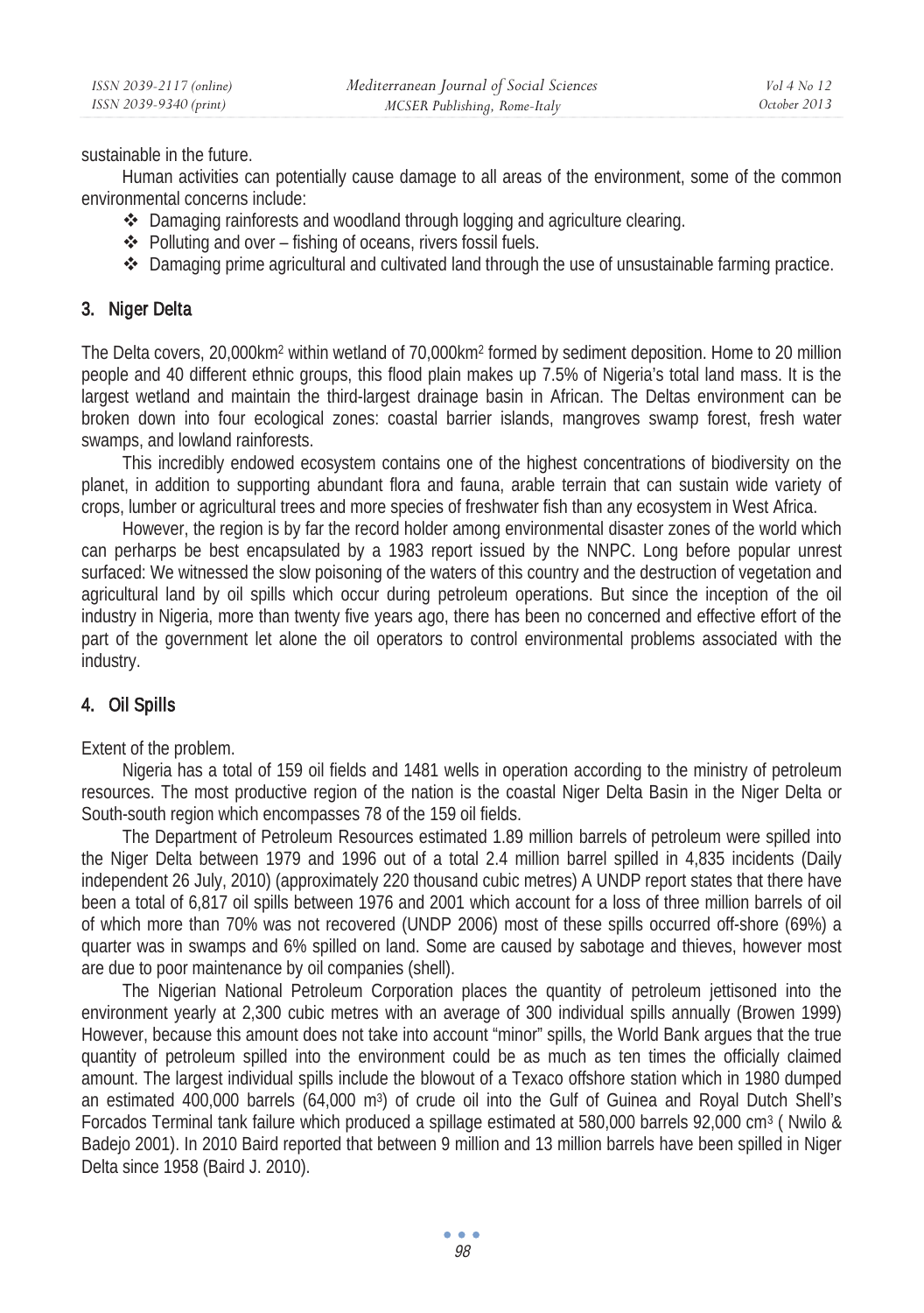### 5. Causes

Oil spills are common event in Nigeria and occur due to a number of causes including: corrosion of pipelines and tankers (accounting for 50% of all spills) sabotage (28%) and oil production operations (21%) with 1% of the spills being accounted by inadequate or non-functional production equipment. The largest contributor to the oil spill total, corrosion of pipes and tanks, is the rupturing or leaking of production infrastructures that are described as "very old and lack regular inspection and maintenance (Nwilo & Badejo 2001) A reason that corrosion accounts for such a high percentage of all spills is that as a result of the small size of the oilfields in the Niger Delta, there is an extensive network of pipelines between the field, as well as numerous small network of flowline. The narrow diameter pipes that carry oil from wellheads to flowstations allowing many opportunity for leaks. In onshore areas most pipeline and flowlines are laid above the ground. Pipelines which have an estimate life span of about fifteen years are old and susceptible to corrosion. Many of the pipelines are as old as twenty to twenty five years (Brownwen 1999). Even shell admits that most of the facilities were constructed between 1960s and early 1980 to the then prevailing standard (SPDC) Shell Petroleum and Development Company) would not build them that way today.

Sabotage is performed primarily through what is known as "bunkering" whereby the saboteur attempt to tap the pipeline. In the process of extraction, sometimes the pipeline is damage or destroyed, oil extracted in this manner can often be sold. Damaged lines may go unnoticed for days and repair of the damaged pipes takes even longer. Sabotage and theft contribute further to environmental degradation.

While the popularity of selling stolen oil increases, the number of deaths are increasing. In late December 2006 more than 200 people were killed in the Lagos region of Nigeria in an oil line explosion.

Nigerian regulations of the oil industry are weak and rarely enforced allowing in essence the industry to self regulate (Baird J.2010)

### 6. Consequences

Spills in populated areas often spread out over a wide area, destroying crops and agricultures through contamination of the groundwater and soil in agricultural communities, often a year supply of food can be destroyed instantaneously because of the careless nature of oil operation in the Niger Delta.

People in the affected area complain about health issues including breathing problems and skin diseases , many have lost basic human rights such as heath, access to food, clean water and in ability to work. Oil contamination affects the fish population and affects the farmers that rely on fishing to support their families

# 7. Theories and Examples.

Central to Hardin's article is an example (first sketched in an 1833 pamphlet by William Foster Lloyd) involving medieval land tenure in Europe of herders sharing a common parcel of land on which they are each entitled to let their cows graze. In Hardin's example it is in each herders interest to put the next (and succeeding) cows he acquired onto the land even if the quality of the common is damage for all as a result through overgrazing. The herder receives all of the benefits from an additional cow, while the damage to the common is shared by the entire group. If all herders make this individually rational economic decision, the common will be depleted or even destroyed, to the detriment of all. Hardin also cited modern examples including the overfishing of the worlds oceans and ranchers who graze their cattle on government lands in the American West.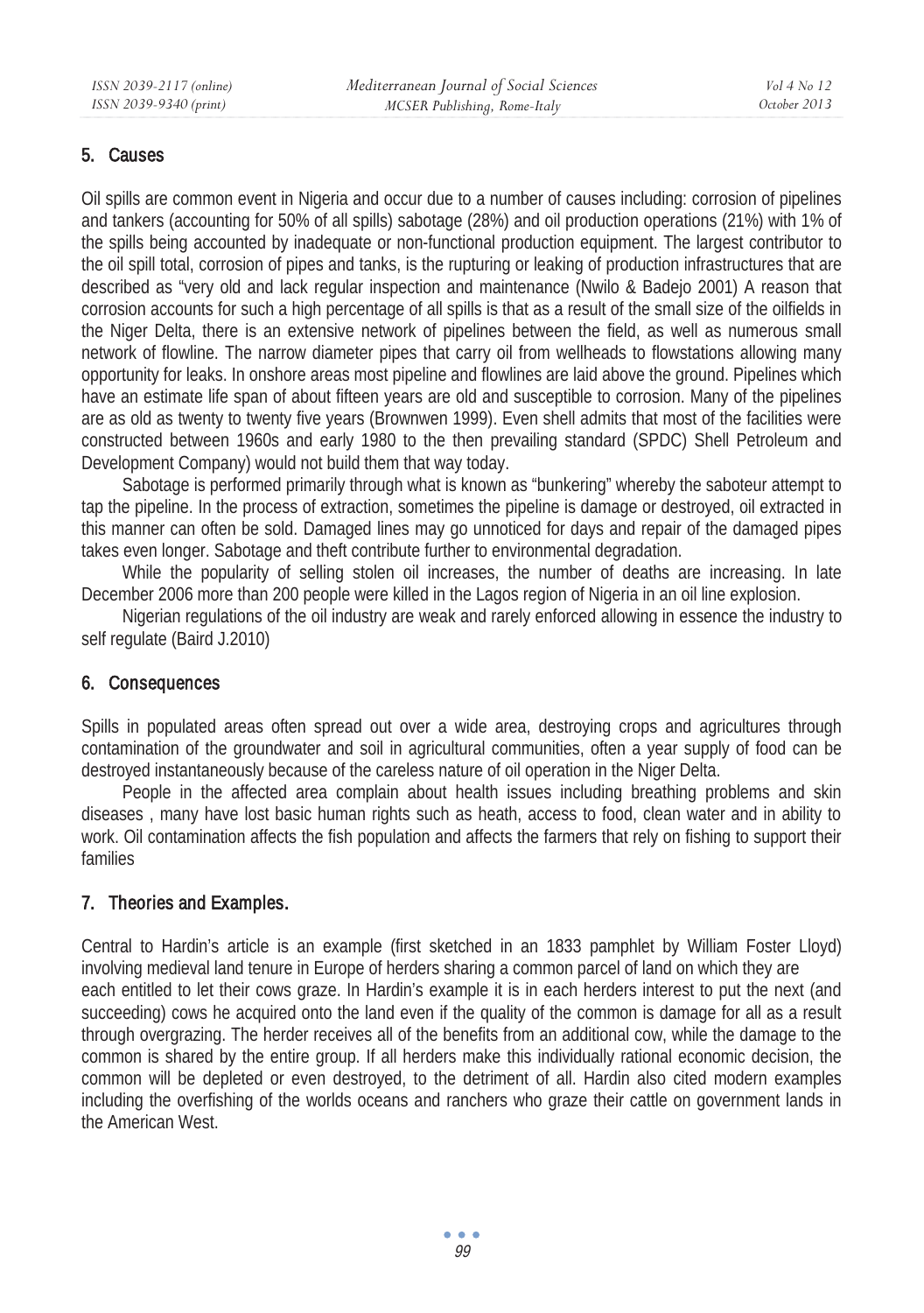## 8. Tragedy of the Common

The concept of the tragedy of the common is extremely important for understanding the degradation of our environment. The concept was clearly expressed for the first time by Garrett Harding in his famous article in science in 1968 which is widely accepted as a fundamental contribution to ecology population theory, economics and political science. Harding University of Califonia santa Barbara.

## 9. The Basic Idea

If a resource is held in common for use by all, then ultimately that resource will be destroyed freedom in a common brings ruin to all "to avoid the ultimate destruction, we must change our human values and ideas of morality."

- 1. Held in common means the resources in owned by no one, or owned by a group, all of whom have access to the resources.
- 2. Ultimately means after many years, maybe centuries. The time interval is closely tied to population increase of those who have access to the resources. The greater the number of people using a resource, the faster it is destroyed . thus the tragedy of the commons is directly tied to over population.

Hardin asks for strict management of common goods via increase government involvement or and international regulation. In addition, moral or ethic can lead to changes in use of the resources. How can this be done? Ostrom et all (1999) provide a possible answer "solving [commons] problems involves two distinct element.

- 1. Restricting access and
- 2. Creating incentive [usually by assigning individual rights to or shares of the recourses for user to invest in the resource instead of overexploiting it.]

Both changes are needed for example, access to the north pacific Chalibut fishery was not restricted before the recent introduction of individual transferable quotal and catch limits protected the resources for decades, limiting access alone can fail if the resources users compete for share and the resources can become depleted unless incentive or regulations prevent over exploitation.

For much of the past most business have acted with little regard or concern for the negative impact and somel organizations are guilty of significantly polluting the environment and engaging in practices that are simply not sustainable.

Environmental impact assessments have remain a veritable tools in achieving environmental sustainability.

# 10. What is EIA

Environmental assessment (EA) and related procedures have been identified as key mechanisms used to translate the principles and criteria of sustainable development into practical strategies and actions. The 1992 conference on environment and development and agenda 21 put considerable emphasis on the potential ability of environmental assessment to achieve more sustainable form of development. As part of precautionary principles. Principles 17 of Rio declaration provides that an evaluation of environmental impact must be taken by virtue of a national instrument in regard to whatever proposed activity that probably produce a considerable negative impact on the environment since then, the use of environmental impact assessment (EIA) as a management tool for improving the long term viability of many projects and as an avoidance mechanism against incalculable mistakes that can be expensive and damaging in environmental and social economic terms, has increased tremendously.

Although, there appear to be no universally acceptable definition of EIA, it has generally been defined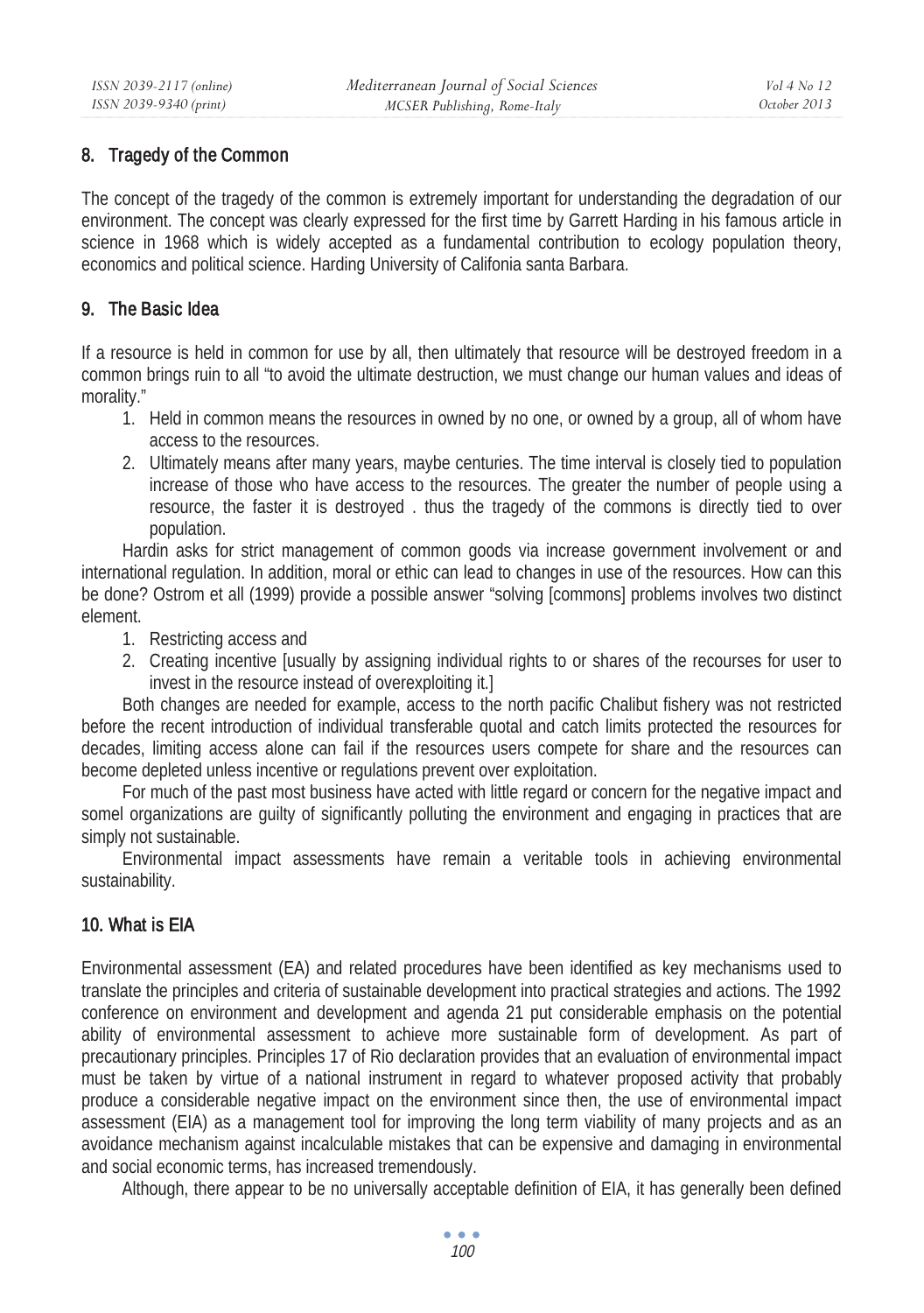| ISSN 2039-2117 (online) | Mediterranean Journal of Social Sciences | $Vol_4$ No. 12 |
|-------------------------|------------------------------------------|----------------|
| ISSN 2039-9340 (print)  | MCSER Publishing, Rome-Italy             | October 2013   |

to meant the examination, analysis and assessment of planned activities with a view to ensuring environmentally sound and sustainable development, it is a process of identifying, predicting and evaluating the forcible impact of both beneficial and adverse alternatives and mitigating measures with a view also to eliminating or minimizing negative impact and optimizing positive impacts.

It is also a process of decision making and means of ensuring that the project options under consideration are environmentally and socially sound and sustainable. Statutorily, it is defined as an estimate or judgment of the significance and value of environmental effects for natural, socio – economic and human receptors.

By identifying and evaluating the probable environmental effect of a proposed activity, EIA seeks to prevent adverse one from occurring, elaborating available option and means for minimizing unavoidable effects. It works to balances a proposed activity's socio – economic benefits with its environmental cost, in this sense, EIA contributes to prevention of environmental damage in the first instance as well as prudent environmental management through the life of a development activity. It is also a means of gathering environmental information which ultimately serves to (a) inform government decision makers about environmental consideration they should take into account before authorizing a development activity (b) identify and analyse ways in which the benefits of an activity likely has adverse environmental effects and (c) ensure the sustainable management of natural resources and the prevention of environmental degradation and (d) identify and analyse reasonable alternatives to the proposed development projects that have no environmental impacts.

Rather, the EIA process aims at finding the best project option, in both environmental and socio – economic terms, under the circumstance during its formative days, it was commonly viewed as concerning only impacts on the times, recognizing the utility of EIA, its horizons have broadened to incorporate a social impact assessment (SIA), environmental health assessment, risk assessment, strategic environmental assessment (SEA) and cumulative effects assessment.

### 11. Conclusion

The concept of sustainable national development can only be achieved through public private partnership participation. Conflict and policing will never solve problems of environmental challenges in Niger Delta. Various environmental laws should be enforced. The National Environmental Standard and Regulation Enforcement Agency should be more pro-active in sanctioning companies engaged in the degradation of the environment. By enforcing laws and holding oil companies accountable for their actions, the risk of contamination can be greatly reduce. Geographical information system (GIS) can be put to work to quickly identify and track spilled oil. To hasten the clean up of spills, regional cleanup sites along the problem areas could help contain spills more quickly. Constant monitoring and air surveillance of our coastal lands and oil fields. Limiting the numbers of oil company and oil field that are licensed and the use of quota system. This measure we go a long way in reducing negative impact of exploration and usage of natural resources.

#### References

Baird J. (2010) Oil shame in Africa Newsweek 27.

Bronwen Manby (1999): the price of oil human right watch 1999.

Diamond, J. 2005 collapse: How societies choose to fail or succeed, Viking

Hardin, Garret (1969) " The Tragedy of the commons" Science 162: 1243 - 8

Harding, G. (1998) Essays on Science and Society "Extension of the Tragedy of the commons". Science 280 (5364) :682 – 683

Ostrom E. J, Burger etal (1999) Revisiting the common, local lesson, Global challenges science 281 (5412) 278 – 282.

Swan J.A (1969 September) The Challenges of Environmental Education phi Delta Kappan 51: 26 - 28. The Belgrade charter, Adopted by the UNESCO – UNEP International Environmental workshop October 13 – 22 1975.